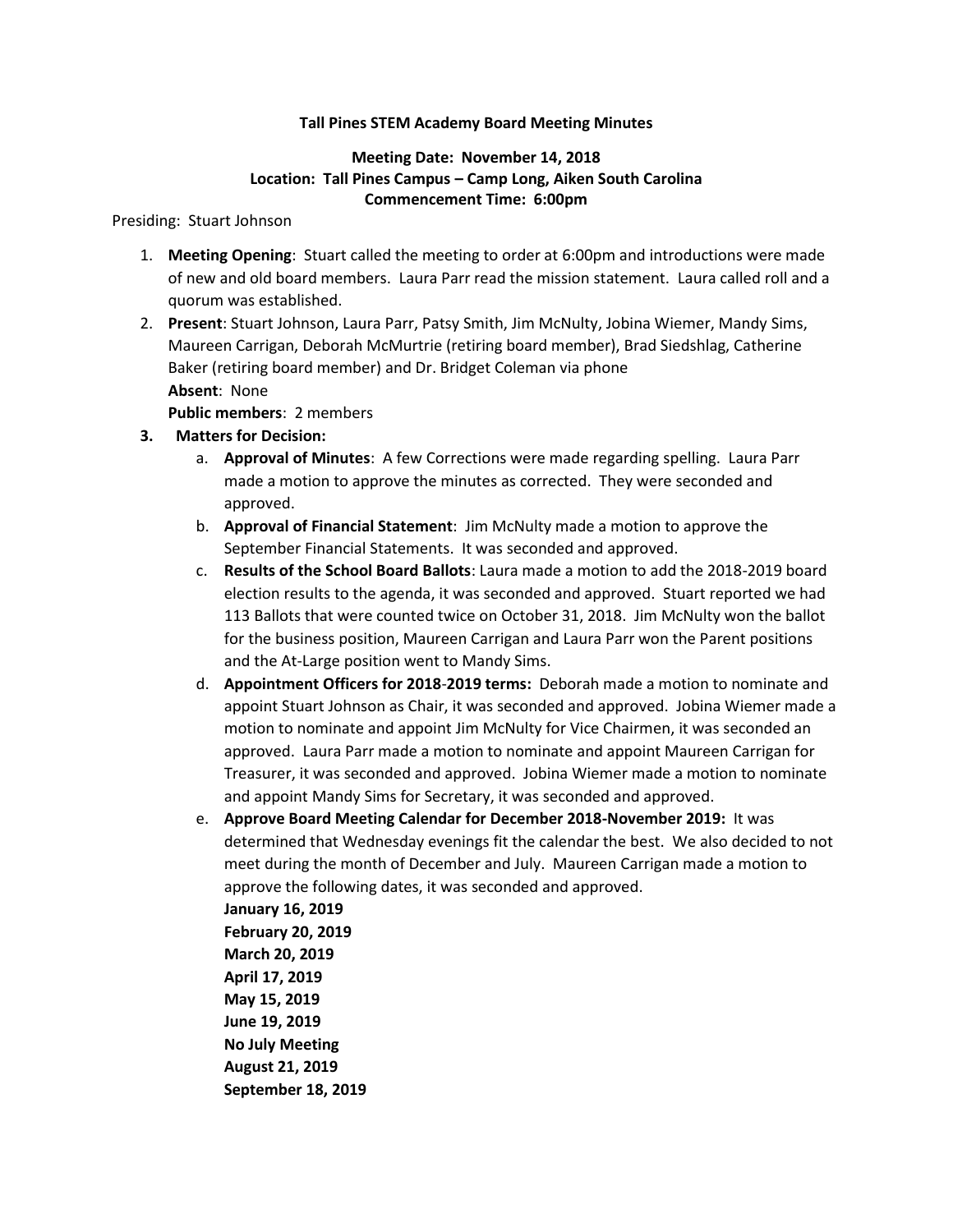**October 16, 2019 November 20, 2019**

- f. **Adjourn to Executive Session**: Not necessary
- **4. Matters for Discussion:**
	- **a. Finance Committee Updates –** No updates from Maureen Carrigan
	- b. **School Improvement Council:** Maureen Carrigan made a motion to add the School Improvement Council as an agenda item, it was seconded an approved. Principal Siedschlag discussed the school improvement council. He proposed that we implement it. He will send the interest form out to parents. We will discuss again at the January board meeting to approve the members of the council and approve the implementation of the council.
	- c. **Thank you to outgoing board members:** An appreciation towards Catherine Baker and Deborah McMurtrie was acknowledged.
	- d. **Board Training for new board members:** Stuart confirmed that new members received the e-mail with the link to the new board member training.

## **5. Matters of Noting:**

a. **School/Principal Update** – Principal Siedschlag

Budget Meeting with Clemson about expansion. They are going to add more buildings before Christmas. They have not had an official discussion about expanding the school as far as enrollment.

He discussed Veterans Day.

The Grinch movie Field Trip will be on Friday. This week is anti-bullying week. We also discussed transportation issues and want to continue to try to pull potential resources.

MAP testing will be happing in January.

New Enrollments and some  $5<sup>th</sup>$  graders had not had CogAT Testing and he said it was in the works for them to complete. It's an important test since it can impact finances. November 27 South Aiken and Aiken H.S. will be present to address the rising 9<sup>th</sup> graders.

He also stated that the Scholars Academy reached out to come and speak with the students.

# **6. Meeting Finalization:**

- a. **Review actions to be taken**: Student Improvement Council nominations will go out to all the students. Expand the memo column on the Financial report. Jim McNulty will send the Board Meeting Calendar dates to Rich Richards. Board member Officer names will be updated on the website. Minutes can also be added to the website. We will also double check on all board members background check information and make sure it's up to date.
- b. **Next Meeting – January 16, 2019 @ 6:00pm**
- c. **Comments:** Deborah McMurtrie thanked everyone for the experience she had while on the board.